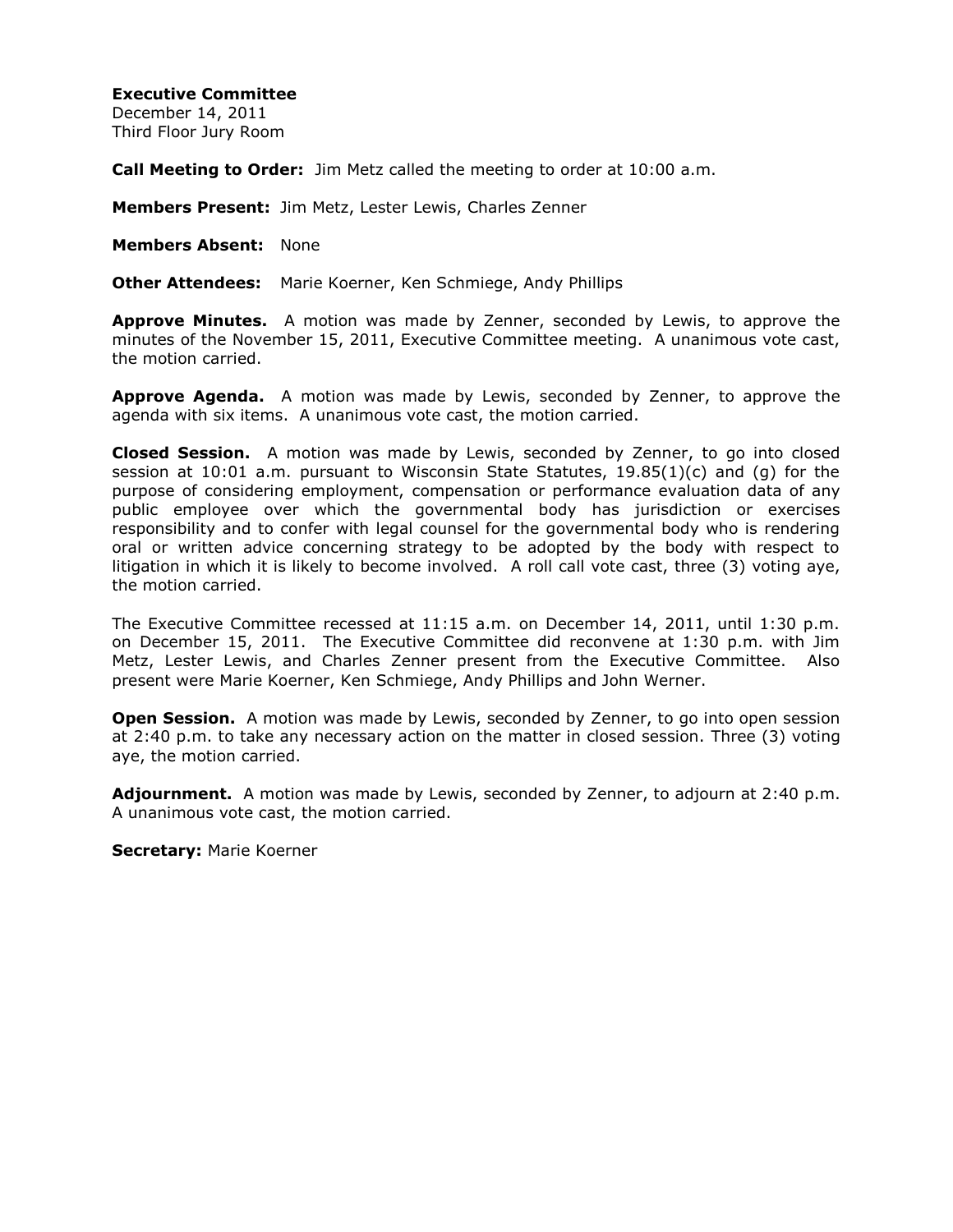## **EXECUTIVE COMMITTEE**

Tuesday November 15, 2011 County Board Room

**Call Meeting To Order:** Chairman Jim Metz at 9:00 a.m.

**Members Present:** Jim Metz, Chuck Zenner and Lester Lewis **Members Absent:** All Present **Other Attendees:** Ken Schmiege, Marie Koerner and Bruce Strama

**Approve Minutes of the October 13, 2011 Committee meeting:** Lewis/Zenner to approve the minutes of the previous meeting with an amendment related to the time of adjournment, which was errantly entered as 12:16 p.m. The correct time of adjournment was 11:16 a.m. The motion carried.

**Approve Agenda:** Lewis/Zenner to approve the agenda. The motion carried.

**Lewis motioned with a second by Zenner to go into Closed Session at 9:04 a.m. pursuant to Wisconsin State Statutes 19.85(1) (c), for the purpose of discussing the Administrative Coordinator position in Taylor County:** The motion carried.

**Zenner Lewis to reconvene in Open Session at 9:36 a.m. pursuant to Wisconsin State Statutes 19.83, to act on matters discussed in Closed Session:** The motion carried.

Committee members had reviewed an Attorney General's Opinion related to the legality of a county board supervisor acting as a county's Administrative Coordinator and felt it in the best interest of the county to make a change to conform to the Attorney General's Opinion. County Board Chairman, Jim Metz, announced that he was resigning as Administrative Coordinator immediately. Following Metz's resignation, Lewis/Zenner to designate Marie Koerner to fill the position of Administrative Coordinator in Taylor County. The motion carried. Corporation Counsel, Ken Schmiege, will draft ordinance changes required to update the Taylor County Code section 2.095(3) to conform to the changes approved.

**Adjournment:** With no further business, Zenner/Lewis to adjourn the meeting at 9:40 a.m. The motion carried.

Bruce P. Strama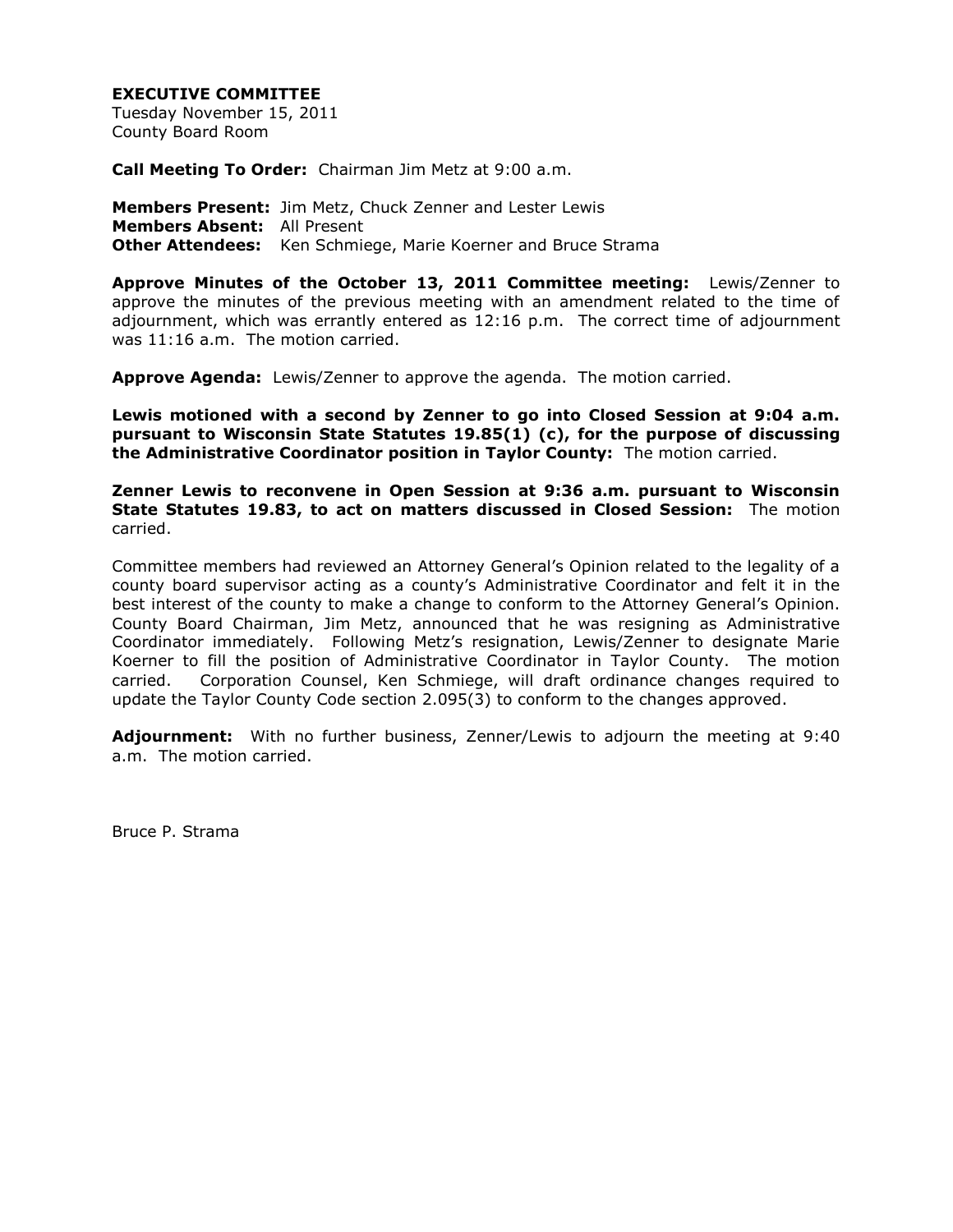## **EXECUTIVE COMMITTEE**

Thursday October 13, 2011 County Board Room

**Call Meeting To Order:** Chairman Jim Metz at 11:15 a.m.

**Members Present:** Jim Metz, Chuck Zenner and Lester Lewis **Members Absent:** All Present **Other Attendees:** Bruce Strama and Brian Wilson (The Star News)

**Approve Minutes of the August 25, 2011 Committee meeting:** Lewis/Zenner to approve the minutes of the previous meeting. The motion carried.

**Approve Agenda:** Lewis/Zenner to approve the agenda. The motion carried.

**Discuss and act on a resolution to appoint Corporation Counsel legal services for 2012:** Lewis/Zenner to approve the proposed resolution along with submission of the resolution to the County Board. The Motion carried.

**Adjournment:** With no further business, Lewis/Zenner to adjourn the meeting at 11:16 a.m. The motion carried.

Bruce P. Strama